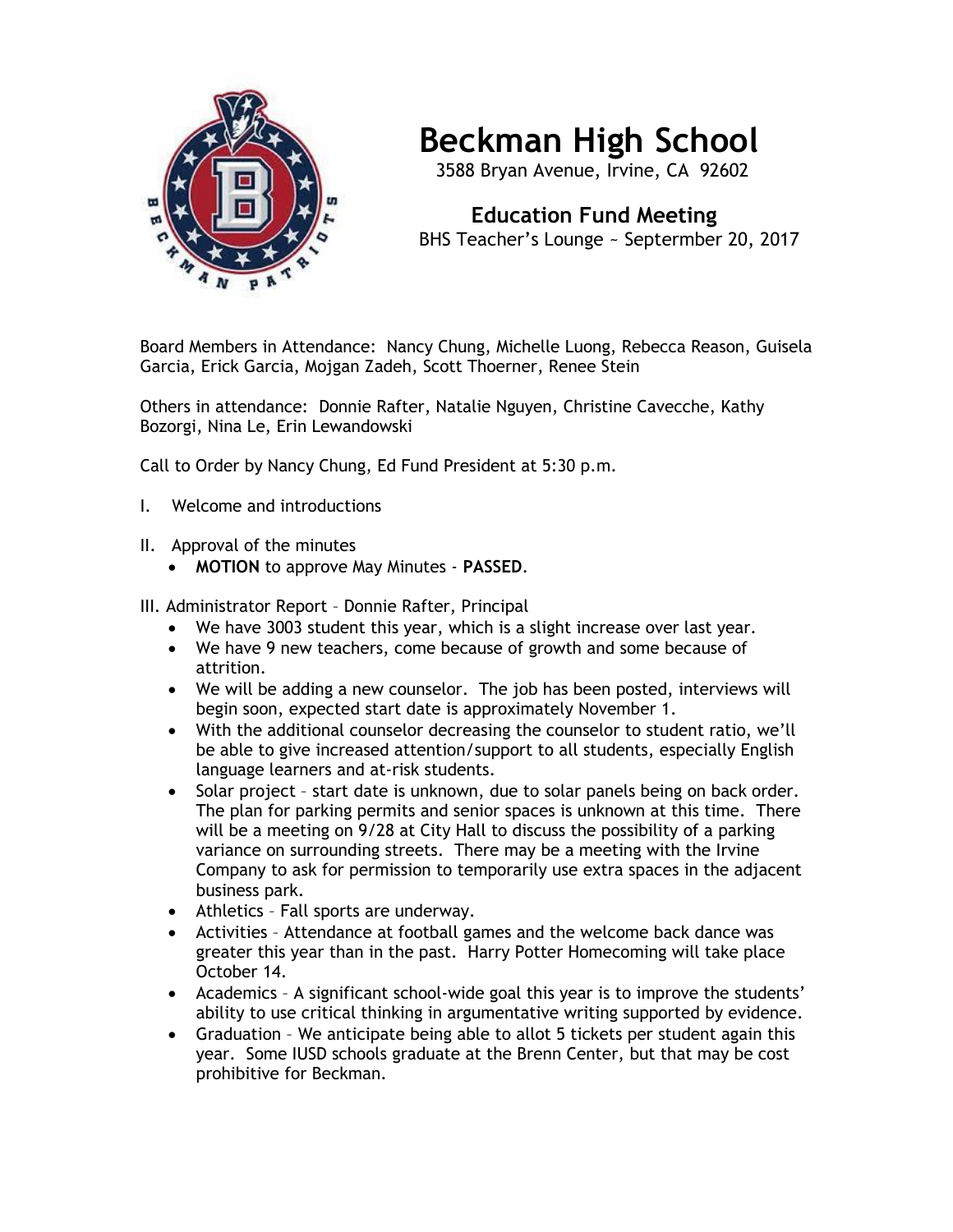- IV. President Report Nancy Chung
	- The funding request form will be posted on the website to make it easier for teachers to obtain a copy.
	- This year we will consider moving the spring fundraiser to the fall or winter.
- V. Treasurer Report Scott Thoerner
	- Updated financial statements were distributed to attendees.
	- Income from the fall pledge drive was \$17,00, compared to \$27,900 last year
	- Current bank balance: \$76,000
	- Suggestion: contact donors who donated last year but not this year AND still have students at Beckman.
	- Suggestion: post the credit card payment (donation) form on the website
	- Suggestion: post the check request form on the website.

VI. Allocations Report – Mojgan Zadeh

- We will continue to fund "'B' Prepared for College Nights"
	- $\circ$  9/12 8<sup>th</sup> grade
	- $\circ$  9/26 12<sup>th</sup> grade
	- $\circ$  10/24 10<sup>th</sup> and 11<sup>th</sup> grade
- Funding request
	- o From Denise Mimh, special education teacher
	- $\circ$  \$485 for sets of books to be used for the next 10 years
	- o Anticipated to benefit over 400 students over 10 years
	- o **MOTION** by Rebecca Reason, seconded by Michelle Luong **PASSED**
- Funding request
	- o From Wayne Daylen, AP Literature teacher
	- $\circ$  \$2325 for two sets of books that will be sold in the student store. Proceeds from the sale of those books will be used to purchase books for the next year.
	- $\circ$  Anticipated to benefit 270 students this year, and many students in subsequent years as the program is self-perpetuated.
	- o **MOTION** by Christine Cavecche, seconded by Kathy Bozorgi,to allocate up to \$2500 for the purchase of books for the AP Literature class - **PASSED**
- Funding request
	- o From Joanne Farrell, counselor
	- $\circ$  \$200 to purchase coffee and muffins for guest speakers participating in college day on 10/11.
	- o **MOTION** by Renee Stein, seconded by Erin Lewandowski **PASSED**
- VII. Publicity Report Guisela Garcia
	- Suggestions:
		- o Email donors and invite them to join our Facebook page
		- o Set up a table at Orchard Hills and Pioneer during Back to School Night
		- o Request a table in a prominent location during registration
		- $\circ$  Continue to give a short presentation at Beckman's incoming 8<sup>th</sup> grade parent night
		- o Add a line for donor's email address on the donation form
		- o Get napkins printed for Coffee with the Counselor events
		- o Ask teachers and other funding recipients to take pictures of the items/events paid for by Ed Fund and share them with us so we can post them on our website